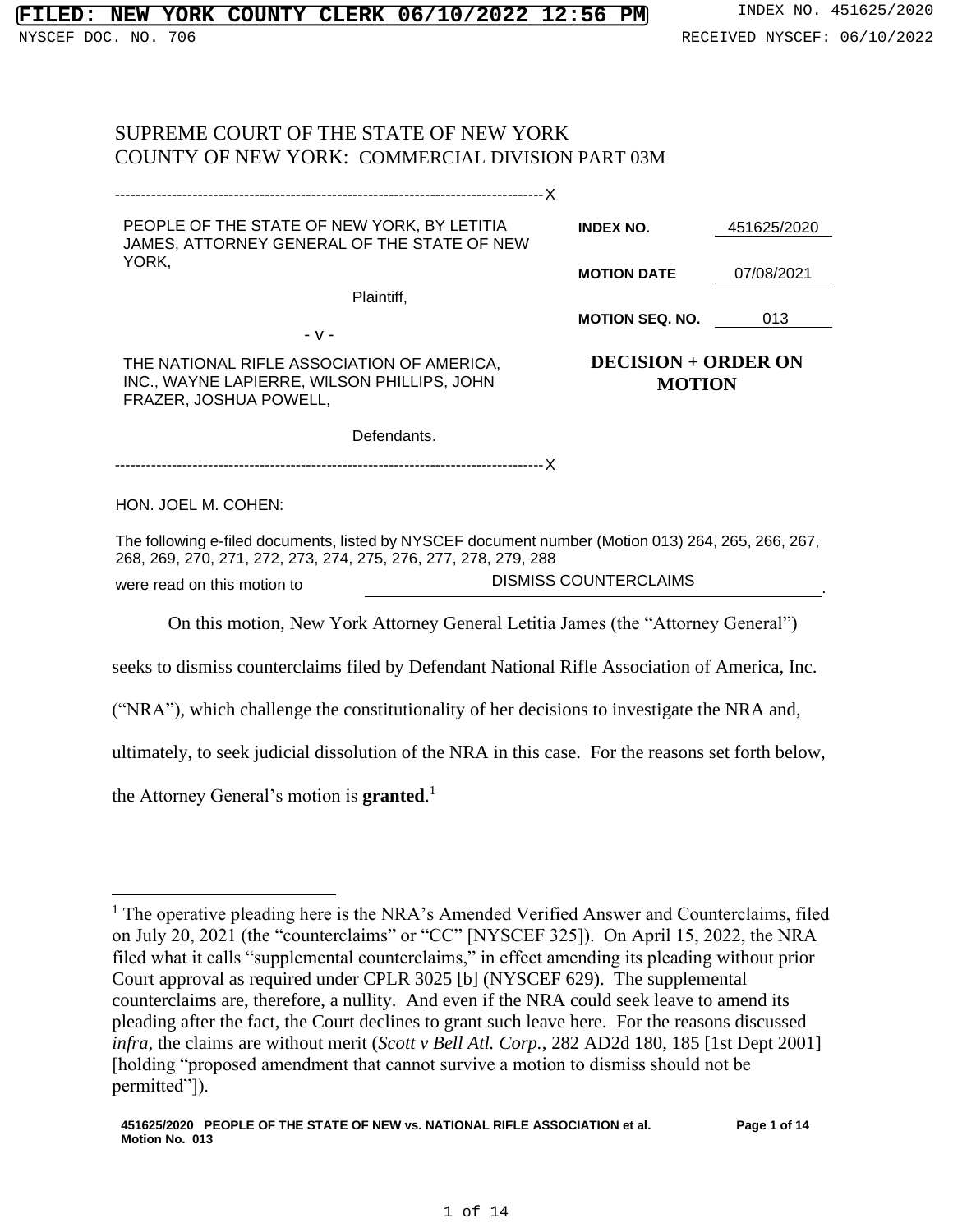As discussed below, the NRA's factual allegations do not support any viable legal claims that the Attorney General's investigation was unconstitutionally retaliatory or selective. The investigation followed reports of serious misconduct and it uncovered additional evidence that, at a bare minimum, undermines any suggestion that was a mere pretext to penalize the NRA for its constitutionally protected activities. Although certain of the Attorney General's claims were dismissed by the Court on legal grounds, they were serious claims based on detailed allegations of wrongdoing at the highest levels of a *not-for-profit* organization as to which the Attorney General has legitimate oversight responsibility. And many legally viable claims remain. The narrative that the Attorney General's investigation into these undeniably serious matters was nothing more than a politically motivated – and unconstitutional – witch hunt is simply not supported by the record.

## **DISCUSSION**

On a motion to dismiss, the Court must "accept the complaint's factual allegations as true, according to plaintiff the benefit of every possible favorable inference, and determining only whether the facts as alleged fit within a cognizable legal theory" (*Weil, Gotshal & Manges, LLP v Fashion Boutique of Short Hills, Inc.*, 10 AD3d 367, 270-71 [1st Dept 2014] [internal quotation marks and citation omitted]; *see also Leon v Martinez*, 84 NY2d 83, 88 [1994]; *Tri Term. Corp. v CITC Indus., Inc.*, 100 Misc 2d 477, 479 [Sup Ct, New York County 1979] ["A counterclaim is in essence a complaint by a defendant against the plaintiff and alleges a viable cause of action upon which the defendant seeks judgment."]). However, bare legal conclusions and "factual claims which are either inherently incredible or flatly contradicted by documentary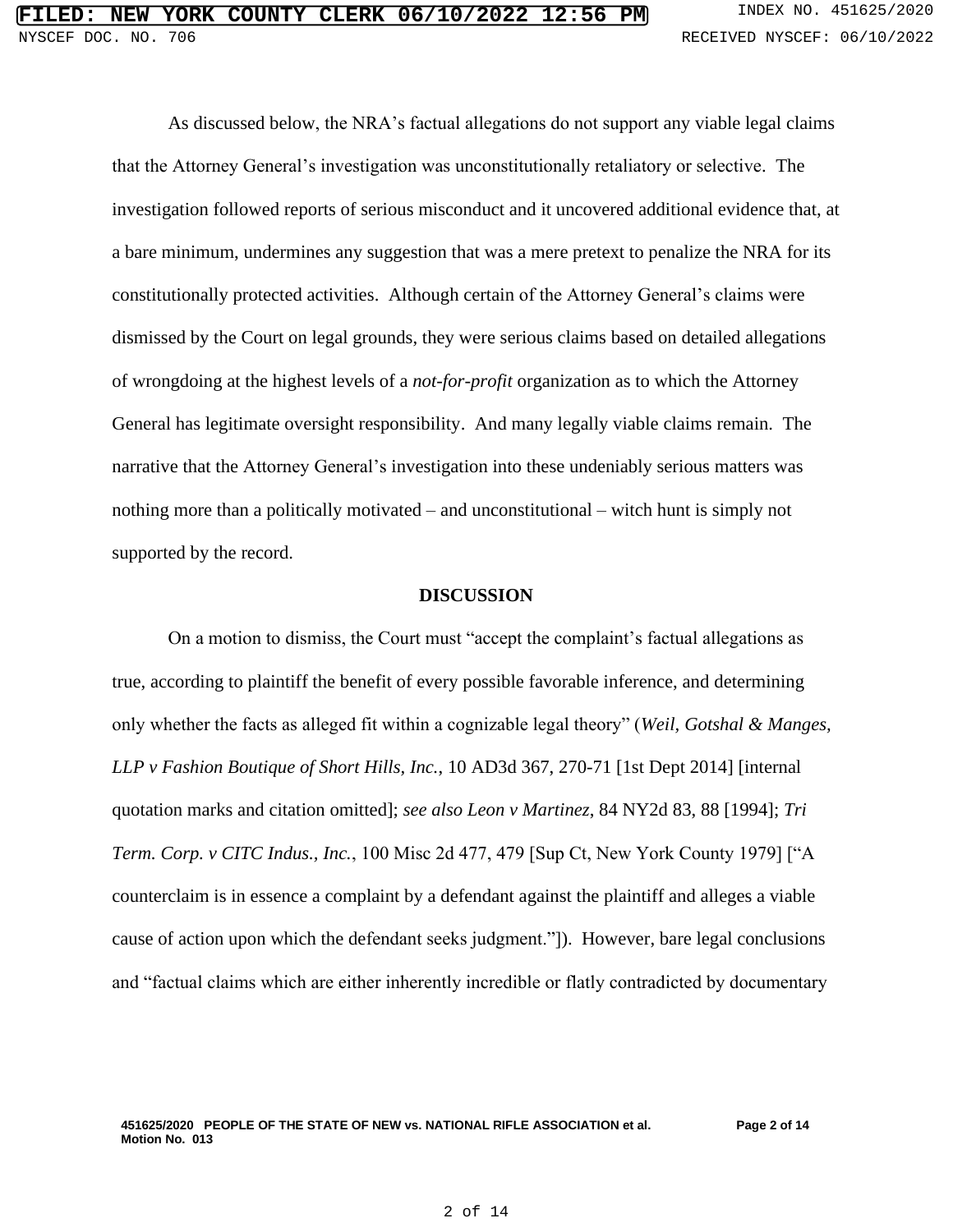evidence" are not "accorded their most favorable intendment" (*Summit Solomon & Feldman v. Lacher*, 212 AD2d 487, 487 [1st Dept 1995]).

As a threshold matter, the scope of the NRA's counterclaims was narrowed as a result of the Court's Decision and Order, dated March 2, 2022, dismissing the Attorney General's dissolution claims (the "Decision and Order") (*People by James v Natl. Rifle Assn. of Am., Inc.*, 74 Misc 3d 998 [Sup Ct, New York County 2022]; NYSCEF 609-611).<sup>2</sup> First, to the extent the counterclaims seek declaratory and injunctive relief stemming from the dissolution claims, those claims are moot. Second, the remaining counterclaims (for monetary damages) are alleged against the Attorney General solely in her individual capacity (NYSCEF 543 at 3).<sup>3</sup> And third, since both sides agree that the Attorney General is immune from civil liability for the "judicial phase" of the litigation itself, the remaining portions of the counterclaims focus primarily on her decision to investigate the NRA following her public comments denouncing the organization.<sup>4</sup>

<sup>&</sup>lt;sup>2</sup> The Decision and Order detailed the background facts of this case, familiarity with which is presumed here.

<sup>&</sup>lt;sup>3</sup> The NRA cannot recover money damages against the Attorney General in her official capacity. Such claims are barred, in the first instance, by the doctrine of sovereign immunity (*Giaquinto v Comm'r of N.Y. State Dep't of Health*, 11 NY3d 179, 187 [2008]). And while the State of New York has consented to suit in its own courts for certain claims, such claims are within the exclusive jurisdiction of the New York Court of Claims (*Automated Ticket Sys., Ltd. v Quinn*, 90 AD2d 738 [1st Dept 1982] [holding "[t]he claim for damages against state officers and departments in their official capacity is one of which the Supreme Court does not have jurisdiction; the claim can be prosecuted only in the Court of Claims"], *aff'd*, 58 NY2d 949 [1983]).

<sup>&</sup>lt;sup>4</sup> "[T]he 'initiat[ion of] a prosecution'" is an act for which "the prosecutor is entitled to absolute immunity from liability under section 1983" (*Rodrigues v City of New York*, 193 AD2d 79, 85 [1st Dept 1993]; *Nieves*, 139 S Ct at 1723). The NRA concedes that Attorney General James, in her individual capacity, is entitled to absolute immunity for "activities associated with the 'judicial phase'" (NYSCEF 543 at 24-25 [NRA opp. to mot. to dismiss]). But "[a]n action could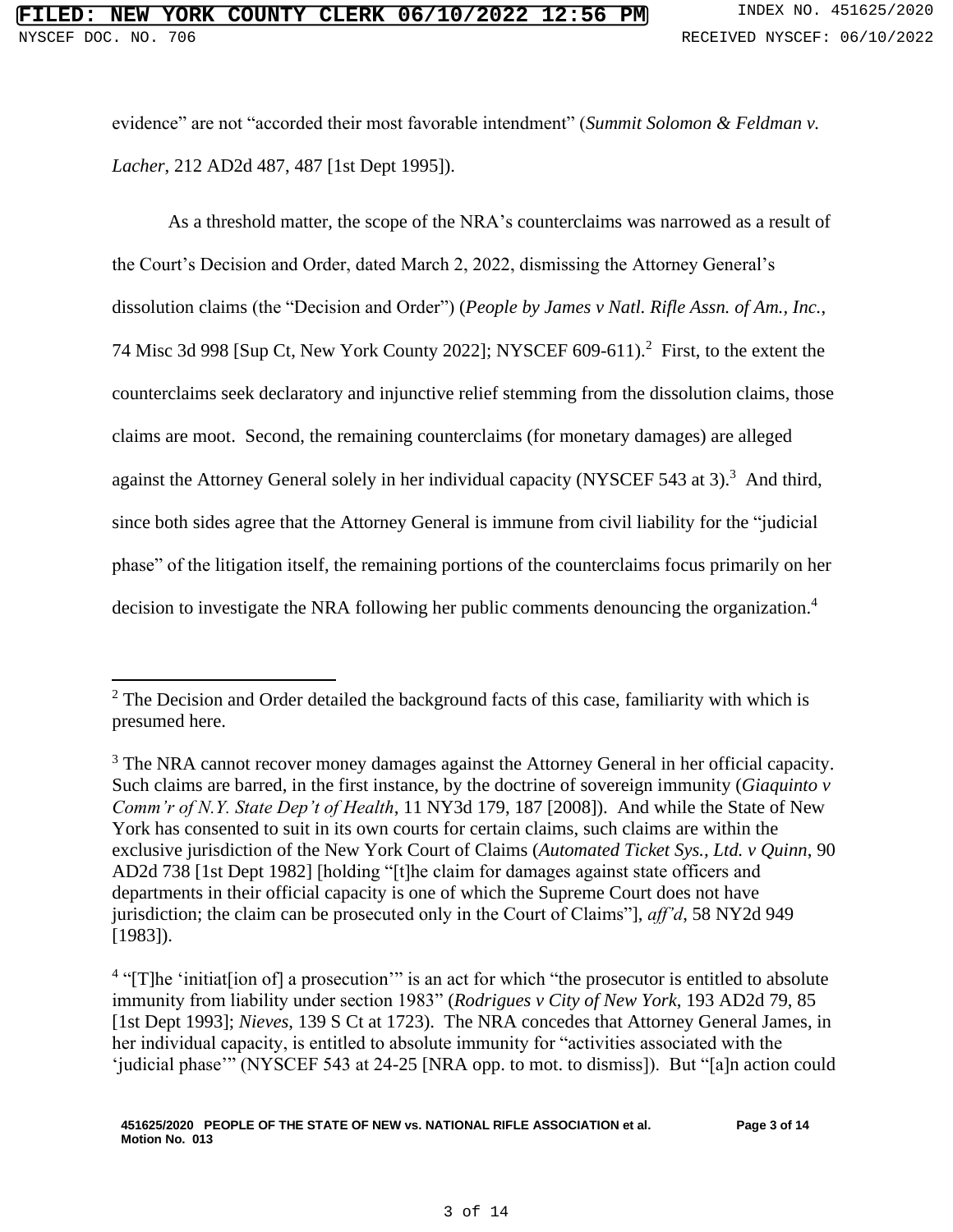## **A. The Retaliation Counterclaims Fail to State Causes of Action.**

The NRA's First, Second, Third, and Fourth Counterclaims (collectively, the "Retaliation Counterclaims") allege that the Attorney General's actions amount to unconstitutional retaliation against the NRA and its members for engaging in political speech (CC  $\mathbb{I}$  59-107).<sup>5</sup>

"'[A]s a general matter the First Amendment prohibits government officials from subjecting an individual to retaliatory actions' for engaging in protected speech" (*Nieves v Bartlett*, 139 S Ct 1715, 1722 [2019], quoting *Hartman v. Moore*, 547 US 250, 256 [2006]). "To state a First Amendment retaliation claim sufficient to withstand a motion to dismiss, a plaintiff must allege '(1) that the speech or conduct at issue was protected, (2) that the defendant took adverse action against the plaintiff, and (3) that there was a causal connection between the protected speech and the adverse action'" (*Dolan v Connolly*, 794 F3d 290, 294 [2d Cir. 2015]; *Massaro v Dep't of Educ.*, 121 AD3d 569, 569-70 [1st Dept 2014] [citing to Second Circuit authority for analysis of Federal and State Constitution retaliation claims]).

With respect to the third element, causation, "[i]t is not enough to show that an official acted with a retaliatory motive and that the plaintiff was injured—the motive must cause the injury" (*Nieves*, 139 S Ct at 1722). "Specifically, it must be a 'but-for' cause, meaning that the adverse action against the plaintiff would not have been taken absent the retaliatory motive" (*id.*; *see Hartman*, 547 US at 260 ["[A]ction colored by some degree of bad motive does not amount to a constitutional tort if that action would have been taken anyway."]). And here, "there is an added legal obstacle in the longstanding presumption of regularity accorded to prosecutorial

still be brought against a prosecutor for conduct taken in an investigatory capacity, to which absolute immunity does not extend" (*Hartman*, 547 US at 262 n.8).

<sup>&</sup>lt;sup>5</sup> The parties do not dispute that the analysis of the counterclaims under the First Amendment to the U.S. Constitution mirrors the analysis under the New York State Constitution.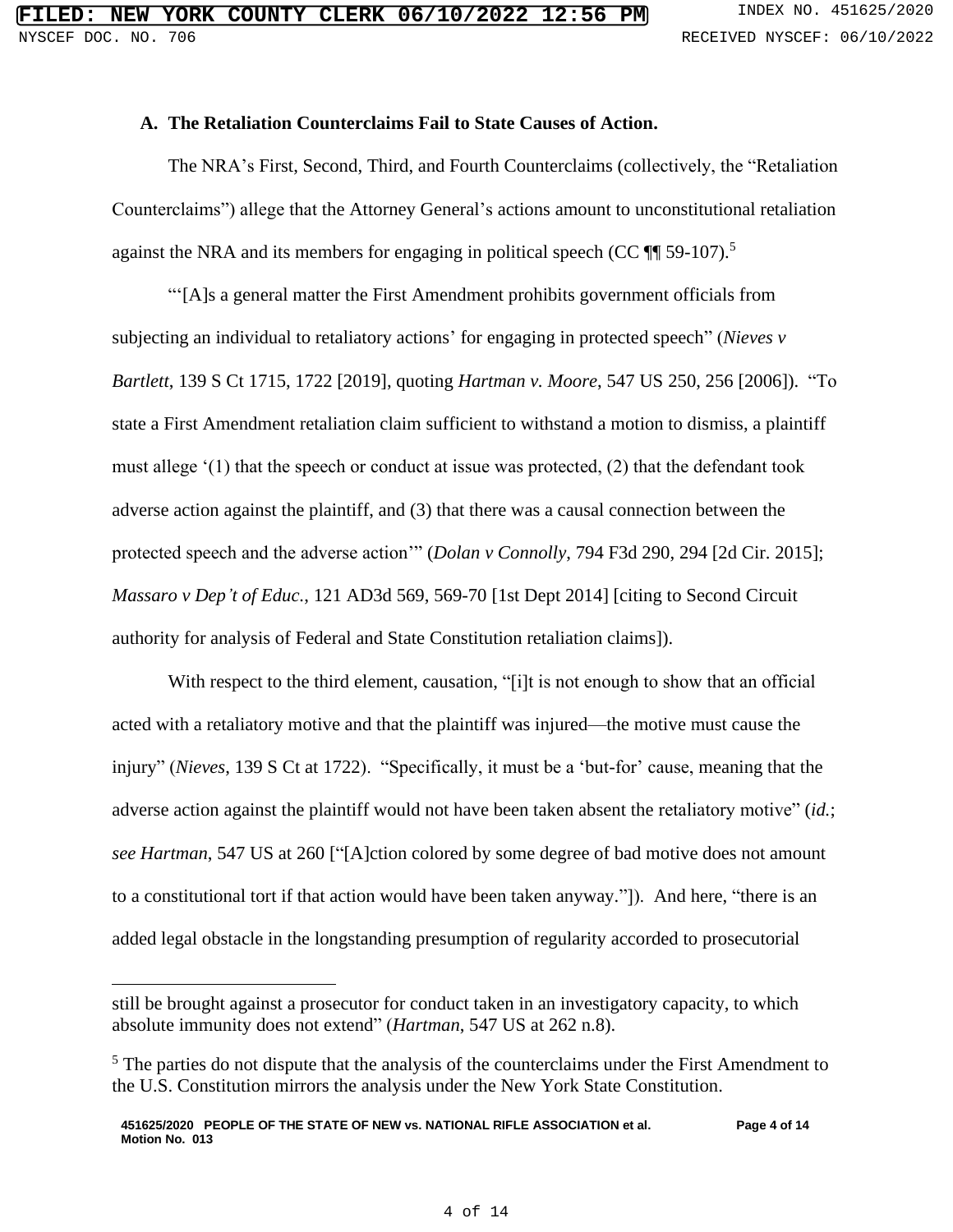decisionmaking" (*Hartman*, 547 US at 263). "[T]his presumption that a prosecutor has legitimate grounds for the action [she] takes is one we do not lightly discard, given our position that judicial intrusion into executive discretion of such high order should be minimal" (*id.* at 263, citing *Wayte v United States*, 470 US 598, 607–608 [1985]).

The causal element is missing here. The NRA fails to allege that the Attorney General's investigation into the NRA's activities "would not have been taken absent the retaliatory motive" (*Nieves*, 139 S Ct at 1722). Or stated differently, the NRA fails to allege that the investigation was without a lawful basis (*cf. Hartman*, 547 US at 263 [holding "the absence of probable cause" must be alleged in retaliatory prosecution cases to "link the allegedly retaliatory official to a prosecutor whose action has injured the plaintiff"]). Indeed, the record dispels that notion conclusively.

To begin with, "[t]here is no doubt that the Attorney-General has a right to conduct investigations" under her broad statutory authority to oversee not-for-profit entities, like the NRA, which are organized under New York law (*Schneiderman v Tierney*, 2015 NY Slip Op. 30851[U], \*2 [Sup Ct, New York County 2015]; *see generally* N-PCL, EPTL). There are no factual allegations suggesting that the stated concerns driving the investigation – reports of fraud, waste, and looting within the NRA – were imaginary or not believed by the Attorney General. And "[a]bsent such factual allegations, the Court is in no position to infer that duly authorized state investigations are pretextual" (*Exxon Mobil Corp. v Schneiderman*, 316 F Supp 3d 679, 710 [SD NY 2018], *affd in part, appeal dismissed in part sub nom. Exxon Mobil Corp. v Healey*, 28 F4th 383 [2d Cir 2022]).

The results of the Attorney General's investigation, moreover, give credence to its stated non-retaliatory basis. "[W]hen nonretaliatory grounds are in fact insufficient to provoke the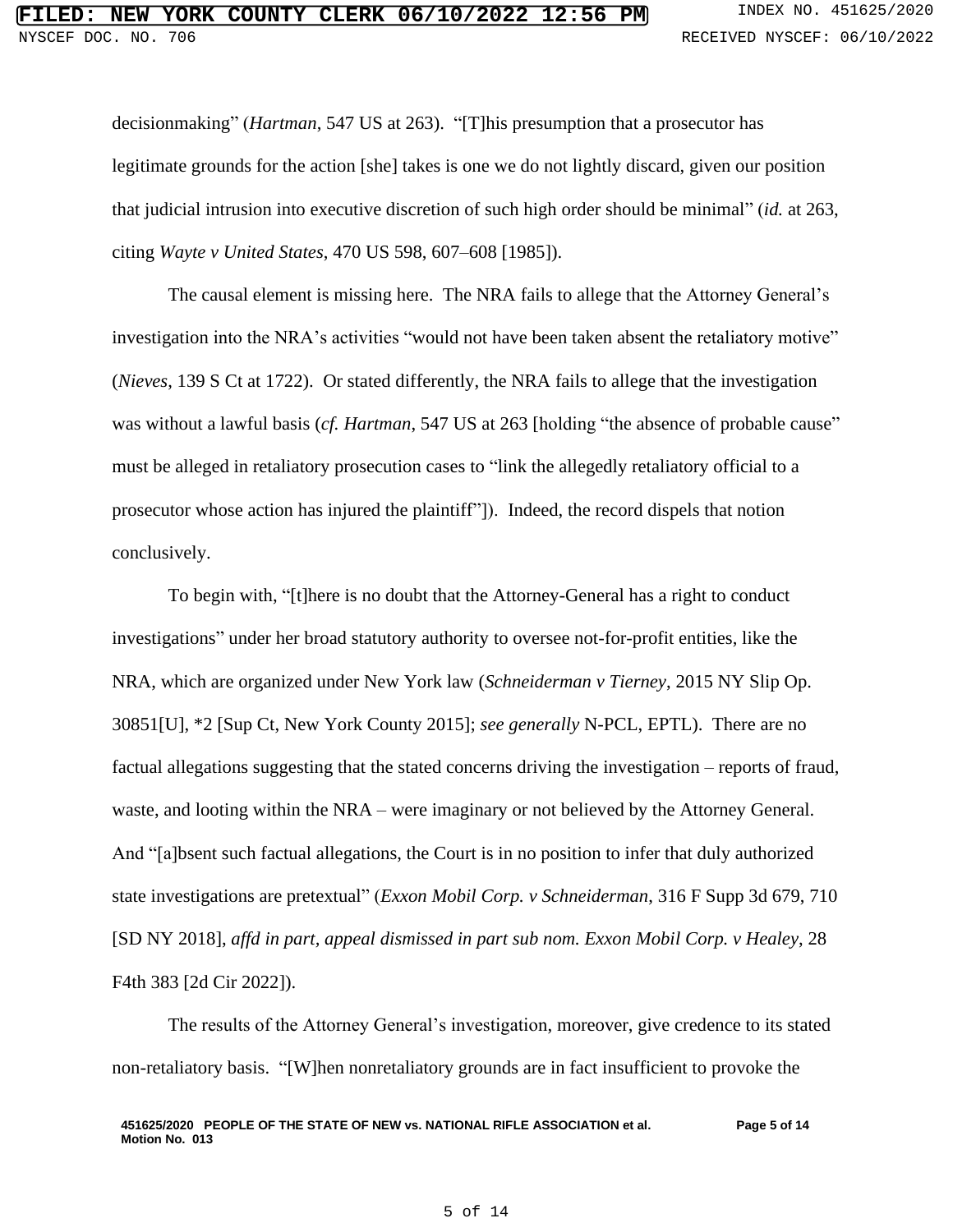adverse consequences, . . . that retaliation is subject to recovery as the but-for cause of official action offending the Constitution" (*Harman*, 547 US at 256). The converse is true here: the "nonretaliatory grounds" were more than sufficient to justify the Attorney General's investigation. It yielded a lengthy complaint alleging, in detail, a pattern of misconduct at the highest levels of the NRA (*see* NYSCEF 333). Many of those claims survived multiple motions to dismiss; none were frivolous.

In fact, the NRA itself recognized many of the same issues about corporate governance underlying the Attorney General's investigation. Within the NRA, whistleblowers "push[ed] for additional documentation and transparency," an effort which was "met with resistance from a handful of its executives and vendors" (CC ¶ 15). One executive "was fired by the NRA for many of the same issues alleged in the Complaint," while the group "became embroiled in litigation" against others who "abused its trust" (*id.* ¶ 7). And in this action, current NRA members have sought leave to intervene to address "concerns . . . about the NRA's management by the Individual Defendants and current Board" (NYSCEF 377 at 2).

Further, when the NRA sought to evade the Attorney General's actions in New York by filing for bankruptcy in Texas, the federal bankruptcy court there underscored concerns about the NRA's corporate governance. For example, the bankruptcy court noted "the surreptitious manner in which [Wayne] LaPierre obtained and exercised authority to file bankruptcy for the NRA," finding the decision to "[e]xclude[] so many people from the process of deciding to file for bankruptcy, including the vast majority of the board of directors, the chief financial officer, and the general counsel, . . . nothing less than shocking" (*In re Natl. Rifle Assn. of Am.*, 628 BR 262, 285 [Bankr ND Tex 2021]). The court also alluded to "cringeworthy facts" about the NRA's past misconduct. It found "[s]ome of the conduct that gives the Court concern is still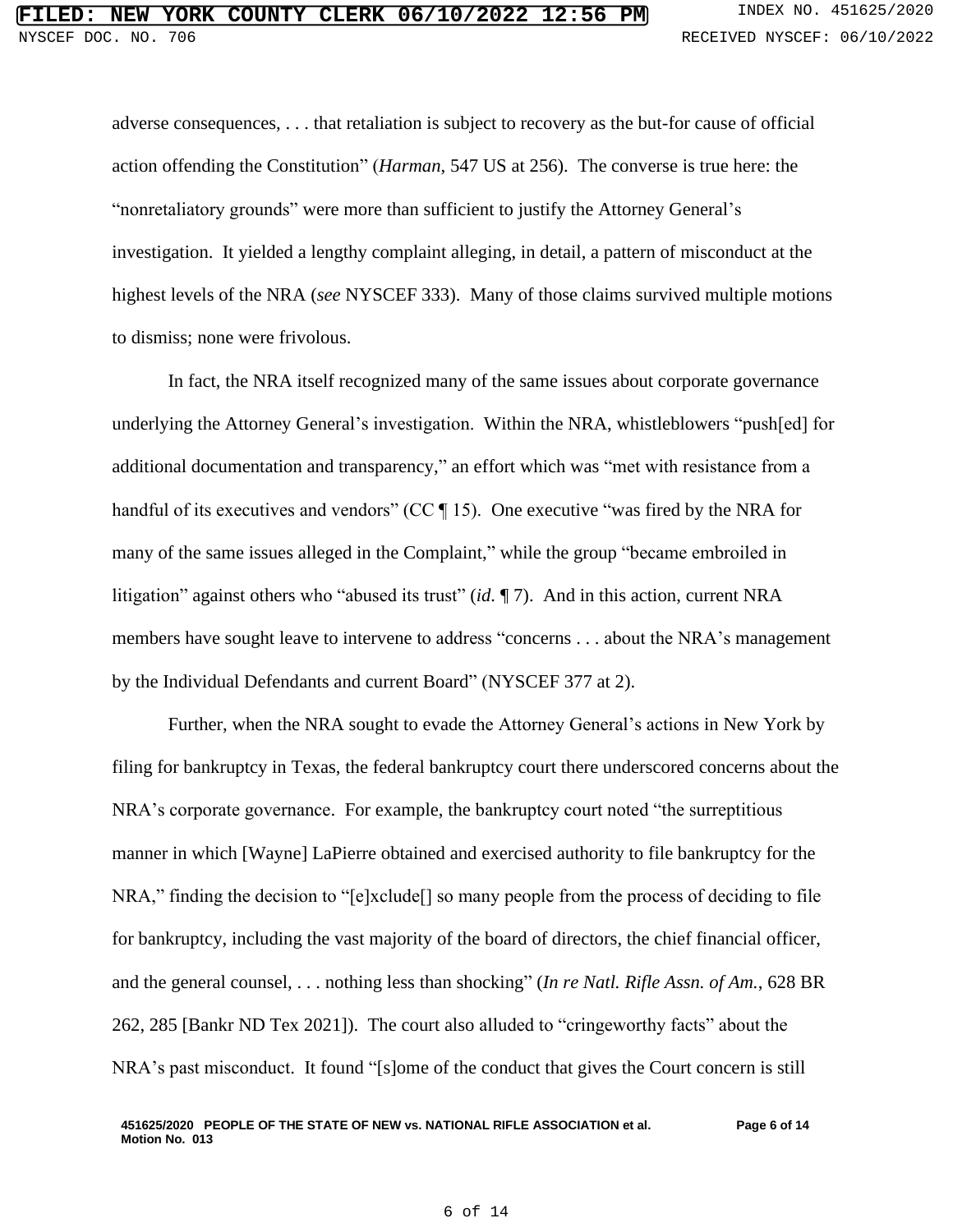ongoing," including "very recent[ ] violat[ions]" of the NRA's internal procedures and "lingering issues of secrecy and a lack of transparency" (*id.* at 283-284).

Because the non-retaliatory grounds for the Attorney General's investigation were objectively well-founded (albeit not yet proven), the NRA cannot recover on its Retaliation Counterclaims even assuming, for argument's sake, that Attorney General James harbored personal animus toward the NRA.<sup>6</sup> Again, "[i]t is not enough to show that an official acted with a retaliatory motive and that the plaintiff was injured" (*Nieves*, 139 S Ct at 1722; *Hartman*, 547 US at 260 ["If there is a finding that retaliation was not the but-for cause of the discharge, the claim fails for lack of causal connection between unconstitutional motive and resulting harm, despite proof of some retaliatory animus in the official's mind."]). The causation element bridges the gap, ensuring that a retaliation claim is tethered to "objectively unreasonable" actions, not just "the subjective animus of an officer" (*Nieves*, 139 S Ct at 1723). In the end, an objectively reasonable investigation – here, one uncovering credible evidence of wrongdoing – is not rendered unconstitutional solely by the investigator's subjective state of mind (*see Trump Org.*, 2022 NY Slip Op. 30538[U], at \*5 ["[T]hat a prosecutor dislikes someone does not prevent a prosecution."]).

And, contrary to the NRA's position, courts may dismiss First Amendment retaliation claims at the motion to dismiss stage for failure to adequately allege but-for causation (*see, e.g.*,

 $6$  Of course, "Attorney General James . . . was not deprived of her First Amendment rights to free speech when she was a politician running for a public office with investigatory powers" (*The People of the State of New York v The Trump Org., Inc.*, 2022 NY Slip Op. 30538[U], \*5 [Sup Ct, New York County 2022], *affd sub nom. People by James v Trump Org., Inc.*, 2022 NY Slip Op. 03456 [1st Dept May 26, 2022]). And as evidence of personal animus, her campaign-trail rhetoric is relevant only if the NRA alleges a sufficient causal link between the animus and the adverse action, which it has not.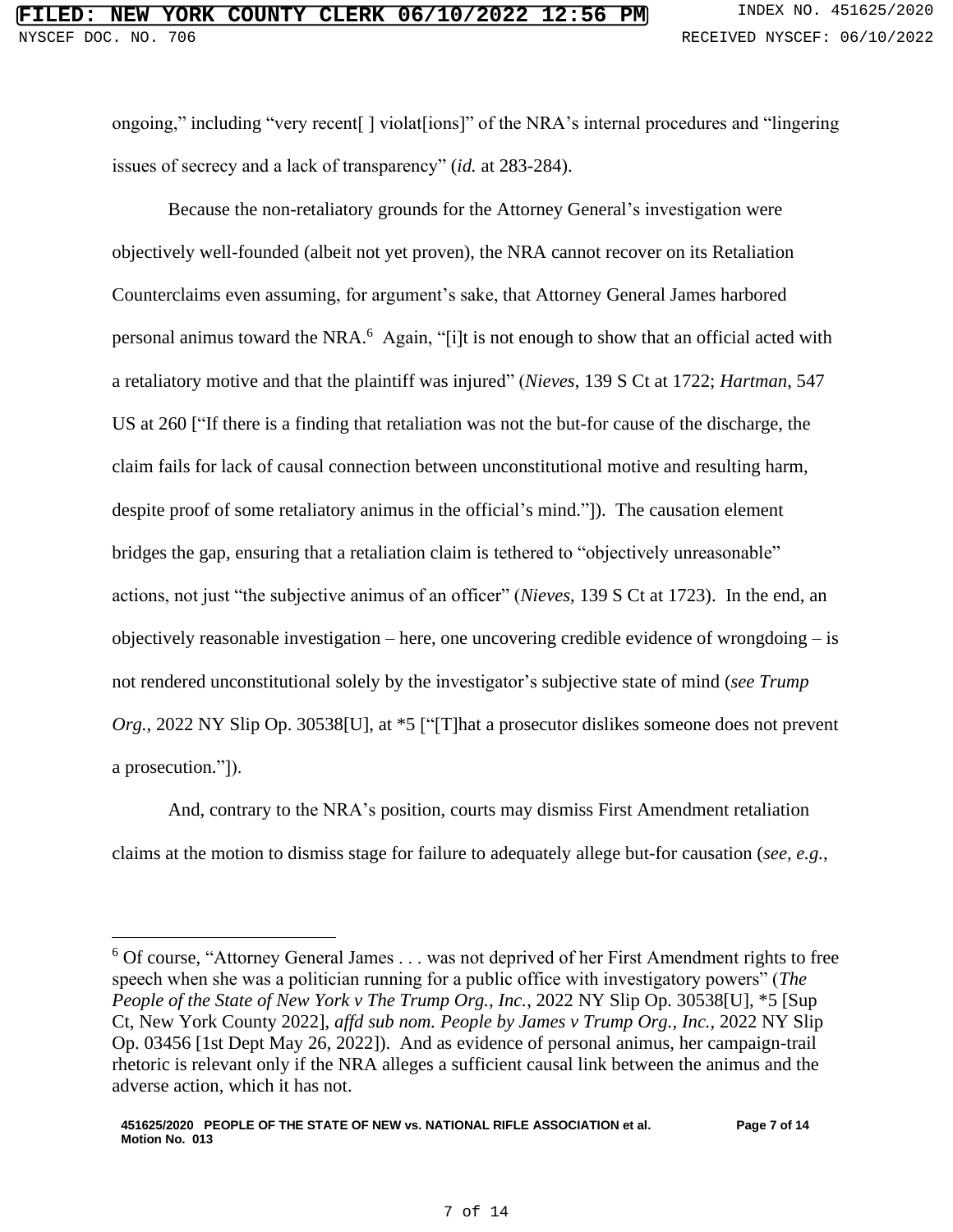*Avery v DiFiore*, No. 18-cv-9150, 2019 WL 3564570, at \*3-5 [SD NY Aug. 6, 2019] [dismissing retaliation claims with prejudice where plaintiff failed to plead facts "support[ing] an inference of causation"]; *Richards v City of New York*, No. 20-cv-3348, 2021 WL 3668088, at \*3 [SD NY Aug. 18, 2021] [granting dismissal where plaintiff failed to allege that improper motive was the but-for cause of alleged retaliation]). Dispatching fatally flawed retaliation claims against public officials at this early stage is not merely permissible, but serves a salutary gatekeeping function. Without enforcing the requirement to allege but-for causation, "[a] plaintiff can afflict a public officer with disruption and expense by alleging nothing more, in practical terms, than action with a retaliatory animus, a subjective condition too easy to claim and too hard to defend against" (*Hartman*, 547 US at 257).

Therefore, the branch of the Attorney General's motion seeking dismissal of the NRA's First, Second, Third, and Fourth Counterclaims is GRANTED.

## **B. The Selective Enforcement Counterclaims Fail to State Causes of Action.**

The NRA's Fifth and Six Counterclaims (collectively, the "Selective Enforcement Counterclaims") allege that the Attorney General's decision to investigate and seek dissolution of the NRA represents selective prosecution, in violation of the NRA's constitutional right to equal protection (CC ¶¶ 108-130). As noted, the Attorney General's filing this lawsuit is an act for which she "is entitled to absolute immunity from liability," so the focus here is on the claims alleging "selective enforcement by virtue of the pretextual investigation prior to commencement of this dissolution proceeding" (NYSCEF 543 at 25 [NRA opp. to mot. to dismiss]; CC ¶ 112 [alleging James "has announced no investigations into other New York-based non-profits for similar alleged misconduct"]).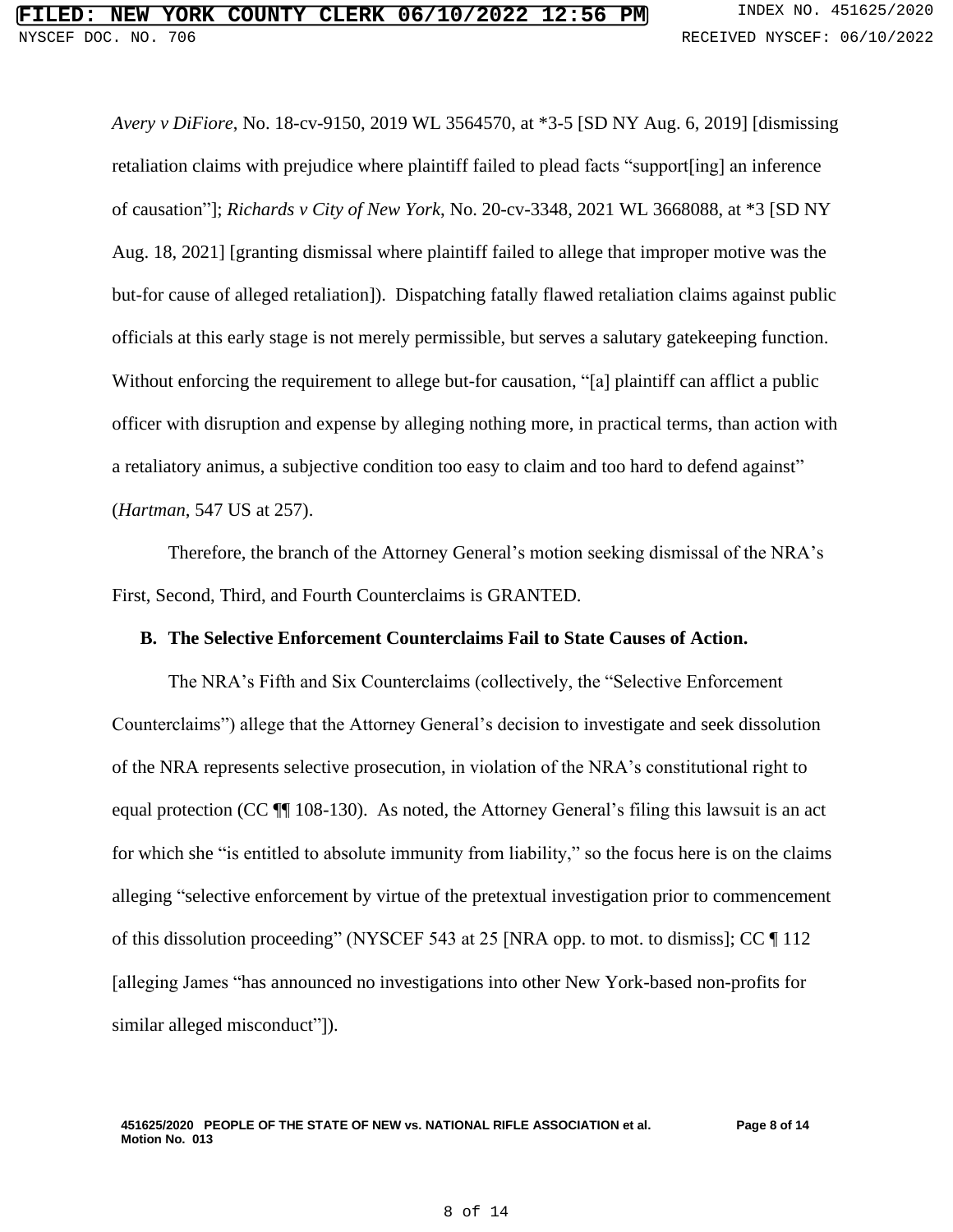"A claim of selective prosecution requires a showing 'that the law has been administered 'with an evil eye and an unequal hand'" (*People by James v Trump Org., Inc.*, 2022 NY Slip Op 03456 [1st Dept May 26, 2022], quoting *People v Goodman*, 31 NY2d 262, 269 [1972]). The elements of such a claim are twofold. "A party must show that it was selectively treated, compared with others similarly situated, and that such treatment was based on impermissible considerations" (*id.*; *Wandering Dago, Inc. v Destito*, 879 F3d 20, 40 [2d Cir. 2018] [same]). "The 'similarly situated' element of the test asks 'whether a prudent person, looking objectively at the incidents, would think them roughly equivalent'" (*Bower Assoc. v Town of Pleasant Val.*, 2 NY3d 617, 631 [2004] [internal citation omitted]; *Sonne v Bd. of Trustees of Vil. of Suffern*, 67 AD3d 192, 203 [2d Dept 2009] [noting "[e]xact correlation is neither likely nor necessary"]). But "even different treatment of persons similarly situated, without more, does not establish a claim" (*Bower*, 2 NY3d at 631). "The person must be singled out for an impermissible motive not related to legitimate governmental objectives, which could include personal or political gain, or retaliation for the exercise of constitutional rights" (*Sonne*, 67 AD3d at 203-204).

A claim of selective prosecution also must overcome the presumption that, generally speaking, the State can select whom to prosecute. "[T]he Government retains 'broad discretion' as to whom to prosecute" because "the decision to prosecute is particularly ill-suited to judicial review" (*Wayte v United States*, 470 US 598 [1985]). The U.S. Supreme Court's concerns in *Wayte* about "[j]udicial supervision in this area" are particularly relevant here:

[F]actors as the strength of the case, the prosecution's general deterrence value, the Government's enforcement priorities, and the case's relationship to the Government's overall enforcement plan are not readily susceptible to the kind of analysis the courts are competent to undertake. Judicial supervision in this area, moreover, entails systemic costs of particular concern. Examining the basis of a prosecution delays the criminal proceeding, threatens to chill law enforcement by subjecting the prosecutor's motives and decisionmaking to outside inquiry, and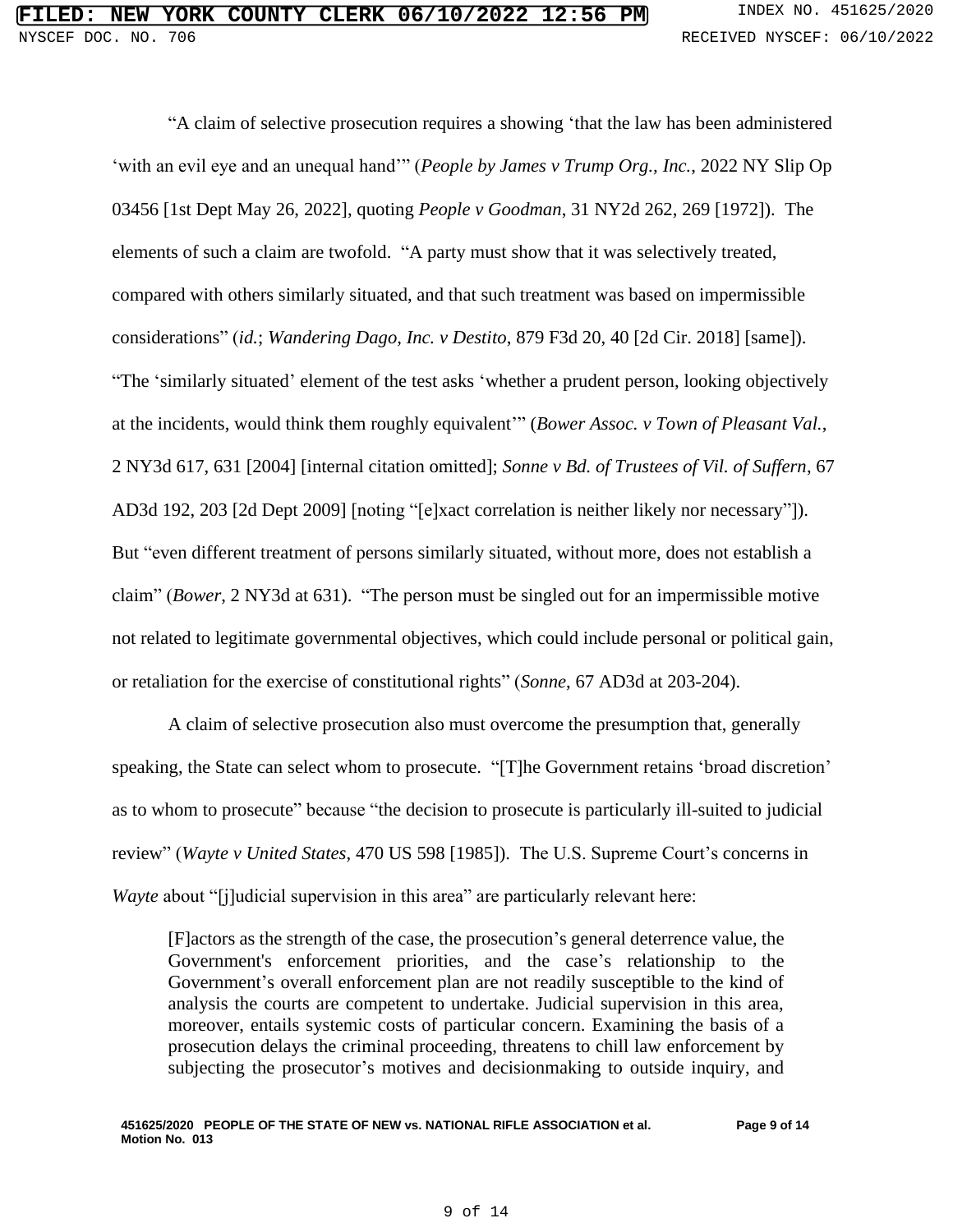may undermine prosecutorial effectiveness by revealing the Government's enforcement policy. *All these are substantial concerns that make the courts properly hesitant to examine the decision whether to prosecute.*

(*id.* at 607-608 [emphasis added]). *Wayte*'s concerns are heightened where, as here, the selective enforcement claims seek to pry open a non-public law enforcement investigation undertaken prior to the commencement of a lawsuit.

Recognizing those concerns, "[t]he conscious exercise of some selectivity in enforcement of the law is not in itself a constitutional violation" (*People v Goodman*, 31 NY2d 262, 268 [1972], citing *Oyler v Boles*, 368 US 448 [1962]). And "[u]nder New York law, in a selective prosecution allegation, the defendant has a 'heavy burden' of overcoming the presumption that the prosecution has not violated the law" (*People v O'Hara*, 9 Misc 3d 1113(A), at \*4 [Sup Ct, Kings County 2005], citing *People v Blount*, 90 NY2d 998, 999 [1997] ["Defendants did not meet their heavy burden of establishing that they were victims of unconstitutional selective enforcement of the penal laws"]; *see People v Dominique*, 90 NY2d 880, 881 [1997] ["Under this 'presumption of regularity' the law further presumes that no official or person acting under an oath of office will do anything contrary to his official duty, or omit anything which his official duty requires to be done. Substantial evidence is necessary to overcome that presumption."]).

Here, the NRA's allegations in the Selective Enforcement Counterclaims do not overcome the presumption that the Attorney General acted lawfully in pursuing the dissolution claims through its investigation. Indeed, the counterclaims tacitly acknowledge the problems that prompted the investigation in the first place. The NRA insists that the Attorney General's investigation was "wrongful" and "pretextual" because it "had undertaken a course correction to improve its compliance controls and internal governance" (CC  $\P$  113). In doing so, the NRA concedes that a "course correction" was needed, undercutting its assertion that the Attorney

#### **451625/2020 PEOPLE OF THE STATE OF NEW vs. NATIONAL RIFLE ASSOCIATION et al. Motion No. 013 Page 10 of 14**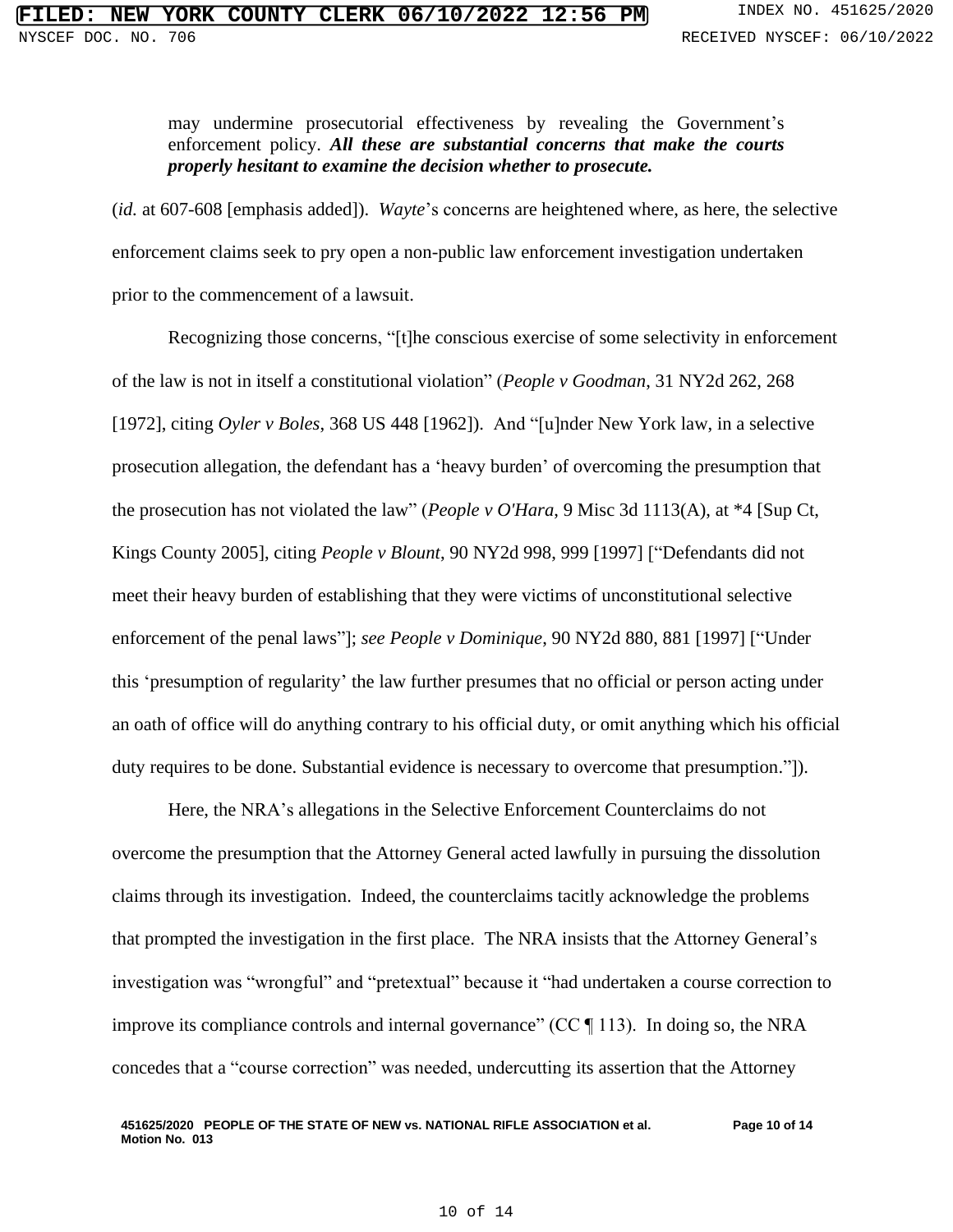General's concerns were wholly fabricated. The NRA also ignores that the "course correction" came, in part, as a response to the threat of the Attorney General's investigation. As the NRA itself alleges, it "undertook a top-to-bottom review of its operations and governance" to fend off a "politically driven 'compliance audit'" (*id.* ¶ 15). And that process exposed "those [the NRA] determined had abused its trust" (*id.*). So, while the NRA's own internal investigation uncovered evidence of impropriety, it argues that outside investigation by the Attorney General (exercising her clear statutory authority with respect to not-for-profit corporations) somehow violated its constitutional rights. Endorsing that kind of theory would severely frustrate law enforcement objectives (*Wayte*, 470 US at 607), and is not the basis for a valid constitutional claim.

One product of the Attorney General's investigation was her attempt to dissolve the NRA in this action. The Court's recent dismissal of the Attorney General's dissolution claims does not undermine the presumed legality of her investigation. As this Court noted, the Attorney General is entitled, by statute, "to seek judicial dissolution of a charitable entity that has violated the law" (*People by James v Natl. Rifle Assn. of Am., Inc.*, 74 Misc 3d 998, 1023 [Sup Ct, New York County 2022]). Where, as here, a claim for dissolution is found to be legally insufficient, the proper remedy is dismissing that claim, not imposing liability on the Attorney General for exercising her statutory right to bring it. To hold otherwise would license exactly the kind of "[j]udicial supervision in this area" that the law discourages, "entail[ing] systemic costs" such as "chill[ing] law enforcement by subjecting the prosecutor's motives and decisionmaking to outside inquiry" (*Wayte*, 470 US at 607-608; *see also Exxon Mobil*, 316 F Supp 3d at 711-712 [warning about "seriously compromis[ing" effect "[i]f every time a questionable legal theory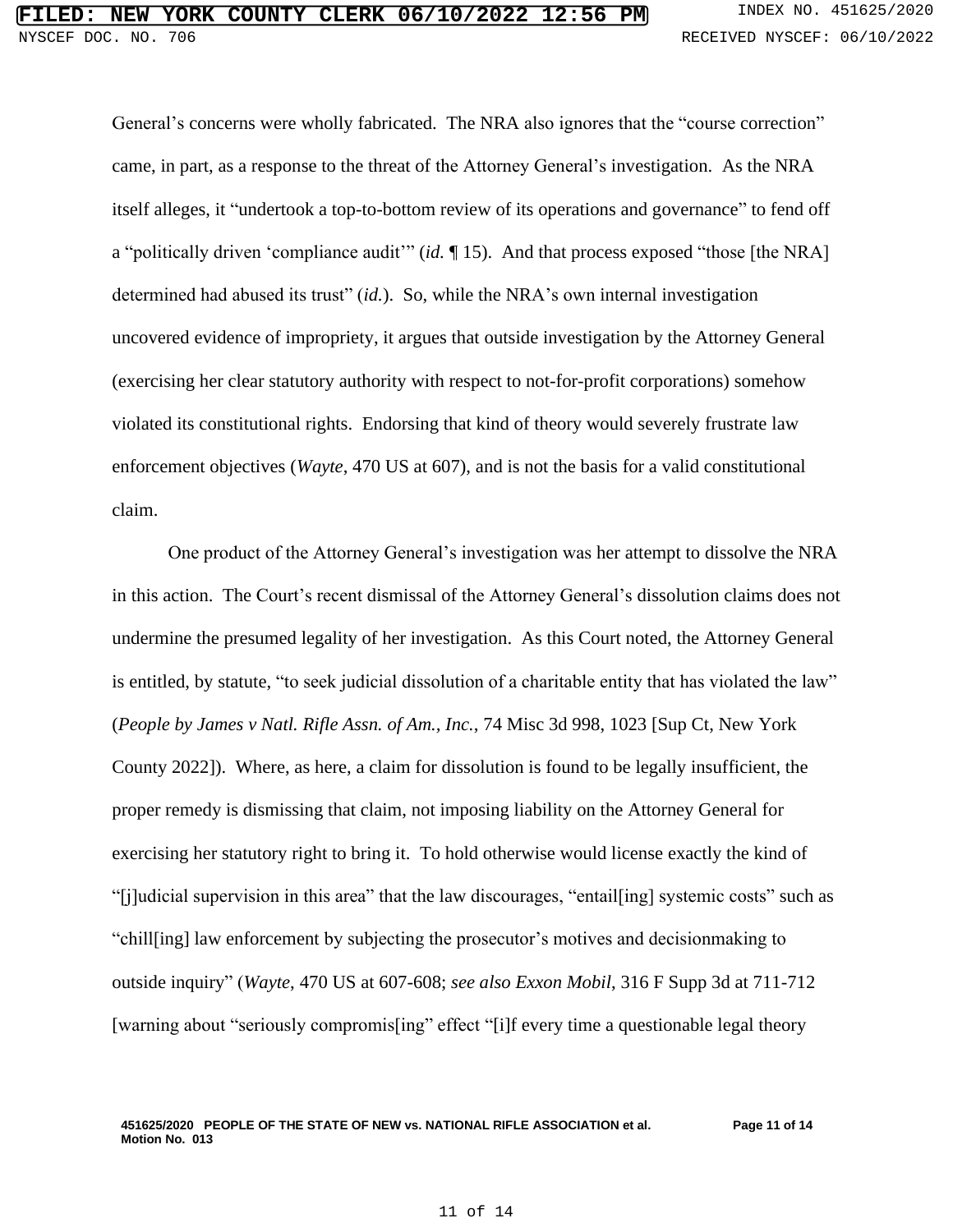were pursued in an investigation . . . the target could run into federal court and enjoin the state investigation on pretext grounds"]).

The counterclaims also fail to allege that the NRA was treated differently from similarly situated charitable organizations due to impermissible considerations (*Trump Org.*, 2022 NY Slip Op 03456 [1st Dept May 26, 2022] ["Appellants have not identified any similarly implicated corporation that was not investigated or any executives of such a corporation who were not deposed. Therefore, appellants have failed to demonstrate that they were treated differently from any similarly situated persons."]; *Jarrach v Sanger*, 2010 WL 2400110, at \*8 [ED NY June 9, 2010] ["Conclusory allegations of selective treatment are insufficient to state an equal protection claim."] [granting motion to dismiss equal protection claim]). While the NRA cites to enforcement matters where the Attorney General did not seek dissolution (*see* CC ¶ 38), these purported comparators fail as a matter of law. Among other things, they involved *settlements* in which the charities agreed to overhaul their leadership (NYSCEF 560 at 7). But in this case, two of the individual defendants are the current NRA chief executive officer and general counsel and secretary to the Board. Their continued direction of the NRA undermines the NRA's argument that this action relates to isolated bad conduct by a handful of former executives. The Attorney General has, moreover, pursued enforcement actions against other charities, including by seeking dissolution of those entities (CC ¶ 39; *see* NYSCEF 660 [submitting several other dissolution examples]).

The NRA's arguments in opposition are unavailing. *First*, the Selective Enforcement Counterclaims do not, as the NRA maintains, trigger a strict scrutiny analysis of whether the government action was the least restrictive means available in exercising its authority. The NRA has not cited a single instance where this standard was applied to a claim based on the alleged

#### **451625/2020 PEOPLE OF THE STATE OF NEW vs. NATIONAL RIFLE ASSOCIATION et al. Motion No. 013 Page 12 of 14**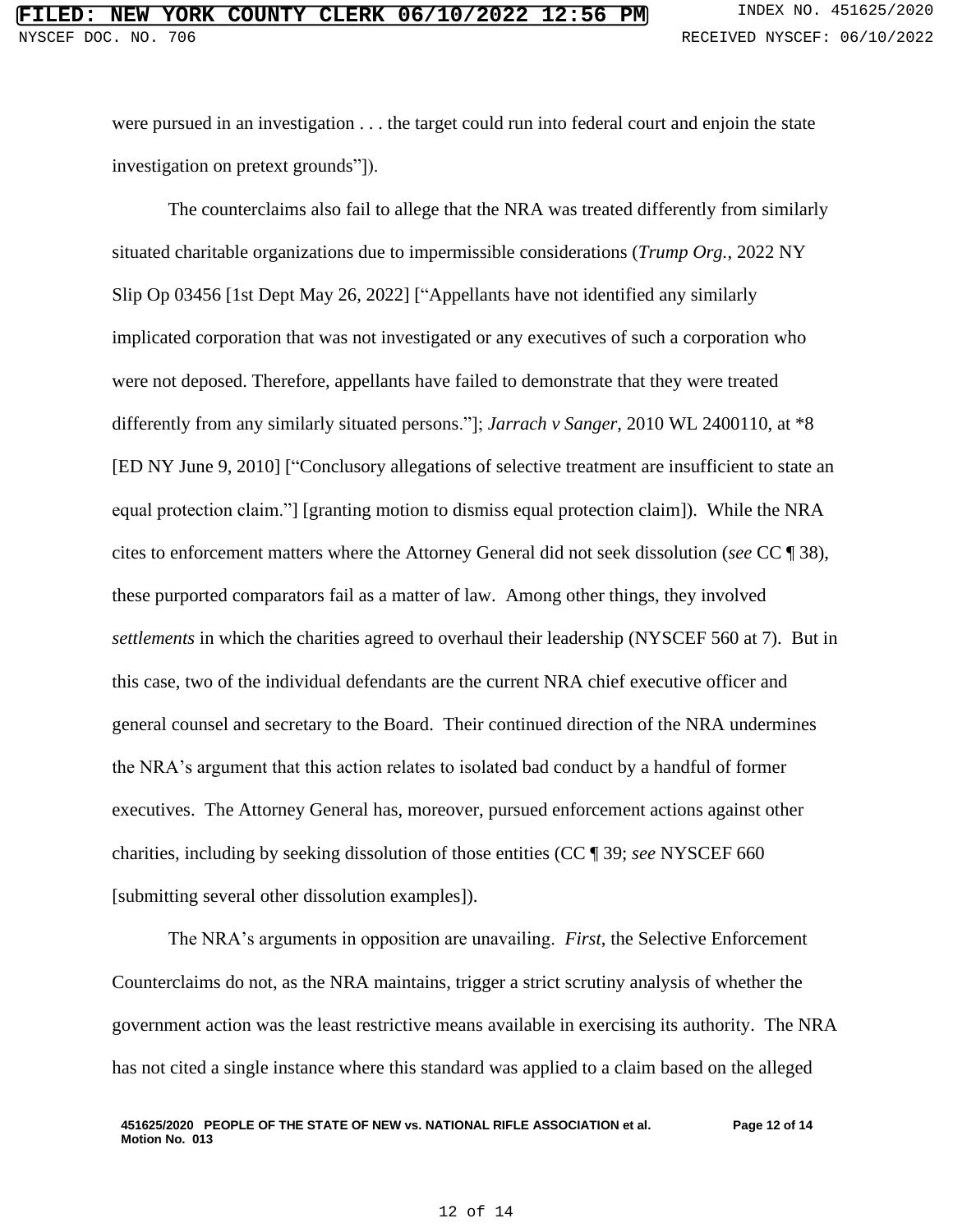discriminatory application of a facially neutral law. *Second*, the NRA places undue emphasis on the Court's colloquy with the Attorney General's counsel at the December 10, 2021, oral argument on the Defendants' motions to dismiss the Complaint (NYSCEF 510 at 28 [oral arg. tr.]). The Court's questions to counsel probed the nature of the harm – public versus private – alleged by the Attorney General in support of her office's dissolution claims (*id.* at 27-29). But as indicated, the legal insufficiency of those claims – for failing to allege "the type of *public* harm that is the legal linchpin for" judicial dissolution (*NRA*, 74 Misc 3d at 1004) – does not automatically impose liability on the Attorney General (*see id.* at 1023 [noting "[t]hat [it] is true" the Attorney General "is entitled to seek judicial dissolution of a charitable entity that has violated the law"]).

Therefore, the branch of the Attorney General's motion seeking dismissal of the NRA's Fifth and Sixth Counterclaims is GRANTED.

Further, the branch of the Attorney General's motion seeking dismissal of the Seventh Counterclaim, which seeks a declaratory judgment that N-PCL §§ 1101 and 1102 are unconstitutional as applied to the NRA in this action (CC  $\P$  131-137), is also GRANTED as that counterclaim has been rendered moot by the Court's dismissal of the dissolution claims.

### **C. The Court Need Not Decide Issues of Qualified Immunity.**

The Court need not – and does not – rule today on the scope of the Attorney General's qualified immunity under federal and state law. For the reasons stated in Parts A and B, *supra*, the NRA's counterclaims fail to adequately allege the deprivation of a constitutional right. And because the Attorney General is not liable, "the court need not further pursue the qualified immunity inquiry" (*Kelsey v County of Schoharie*, 567 F3d 54, 62 [2d Cir 2009]; *Pearson v Callahan*, 555 US 223, 236 [2009] [recognizing that "discussion of why the relevant facts do not

#### **451625/2020 PEOPLE OF THE STATE OF NEW vs. NATIONAL RIFLE ASSOCIATION et al. Motion No. 013 Page 13 of 14**